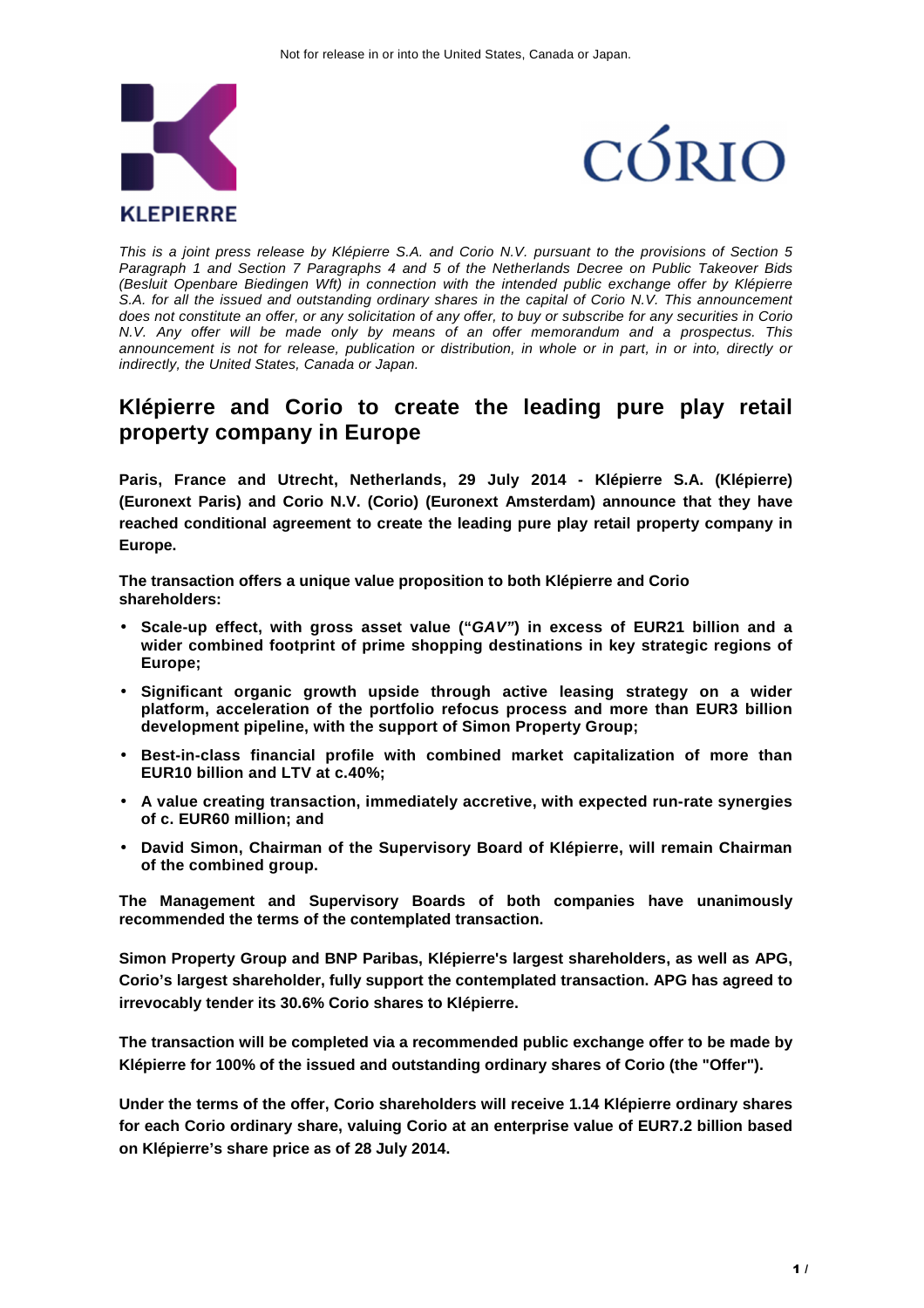# **Corio trading update**

**Klépierre has reported its H1 2014 results on 21 July 2014. Corio's preliminary unaudited results for H1 2014 indicate an NRI of c. EUR177 million and a direct result of c. EUR123 million or EUR1.24 on a per share basis. Preliminary unaudited EPRA NAV and EPRA NNNAV are expected to come out at c. EUR38.2 and EUR34.9 per share, respectively. As per H1 2014, LTV and ICR will likely amount to c. 42% and 3.5x, respectively.** 

**At the end of H1 2014, gross asset value amounted to c. EUR7.3 billion (including transfer duties). During H1 2014 assets disposed and transferred added up to EUR397 million. Taking into account the assets sold during H1 2014 and looking forward to the full year, Corio expects to arrive at a direct result between EUR227 million and EUR233 million or between EUR2.28 and EUR2.34 on a per share basis for 2014. Full H1 2014 results will be published as scheduled on August 6, 2014 after trading.** 

# **Transaction highlights**

The transaction will lead to a unique investment platform in the pure play retail property business in Continental Europe, with the following features:

- A significant scale-up of footprint in Continental Europe with leading positions in the main European markets. The combined property portfolio encompasses 182 shopping centers for a pro-forma gross asset value of more than EUR21 billion (total share including duties) and combined 2013 net rental income of more than EUR1.2<sup>1</sup> billion:
	- − An enlarged joint platform of must-have, non-replicable shopping destinations that are in the best position to attract European customers with Klépierre and Corio each bringing complementary assets;
	- − Focus on high demographic and income growth areas, in order to capitalize on the best consumption trends and create broader offer for top brands and retailers, consistent with Klépierre's and Corio's strategy; and
	- Best-in-class, fully dedicated local teams with deep knowledge of regional and global retail markets.
- Presents an enhanced opportunity to capture significant embedded growth and rental income by:
	- − Recent upgrading of Klépierre portfolio, supported by Simon Property Group, will enable to accelerate Corio achieving its strategic objectives;
	- − Capitalizing on an enlarged pan-European platform to implement active retenanting and retail management strategy, boosting traffic and leading to higher rental growth;
	- − Accelerating portfolio refocus on the best assets through selective disposals of non-core assets; and
	- − Utilising Klépierre's strong in-house development expertise and financial capacity to capitalize on a combined pipeline worth more than EUR3 billion of mainly tailor-made shopping centers extensions in the most desirable areas of Continental Europe.
- A value creating transaction with further opportunities for growth and expected run-rate synergies of c. EUR60 million:

 $\overline{a}$ 

<sup>&</sup>lt;sup>1</sup> Based on 2013 Klépierre's and Corio's reported figures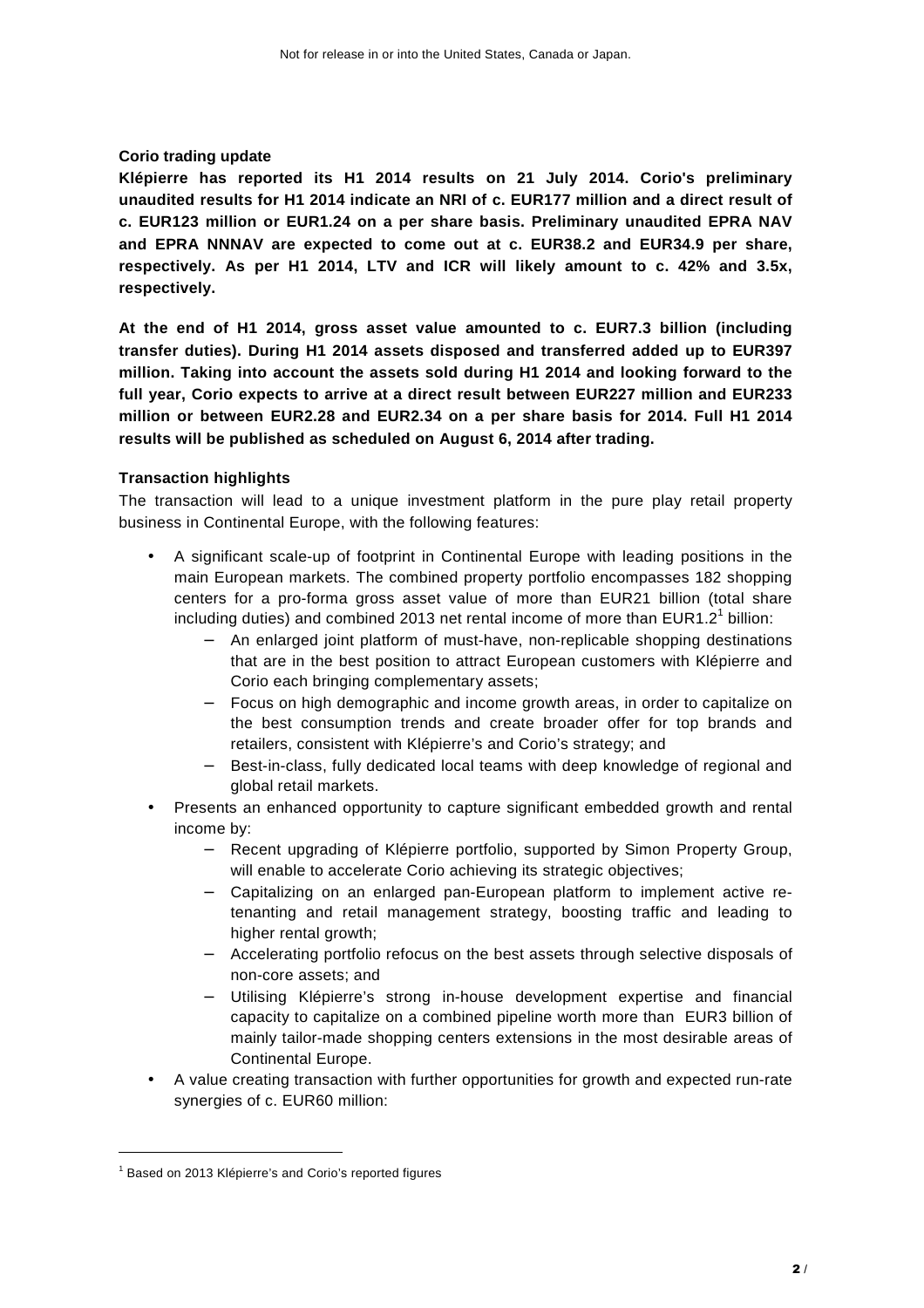- − Accelerated rental growth through re-tenanting, additional leasing and specialty leasing;
- − Wide access to the financing market at lower cost of debt; and
- − Improved operations through sharing of best practices.
- Best in class financial profile
	- − Combined market capitalization of more than EUR10 billion and EUR5 billion free float will offer global investors a unique highly liquid investment vehicle wholly dedicated to retail property in continental Europe;
	- Strong credit profile with a combined LTV at c.40%.
- Klépierre will launch a recommended public exchange offer for 100% of the share capital of Corio with an exchange ratio of 1.14 Klépierre's ordinary share per Corio share implying a price of EUR41.4 per Corio share based on Klépierre's closing price on 28 July 2014
- The transaction has been unanimously recommended by Corio Management and Supervisory Boards and by Klépierre Executive and Supervisory Boards
- Simon Property Group and BNP Paribas, Klépierre's largest shareholders as well as APG, Corio's largest shareholder, fully support the contemplated transaction. APG has agreed to irrevocably tender its 30.6% Corio shares to Klépierre
- It is intended to maintain the tax provisions for Klépierre and Corio with respect to the SIIC and FBI regimes in France and the Netherlands respectively
- Settlement is expected in the 1st quarter of 2015

# Laurent Morel, Chairman of the Executive Board of Klépierre

"The transaction we propose today will create the leading pan-European pure player retail property company, with an unrivalled footprint in Continental Europe, a consistent portfolio of leading shopping centers and a team of seasoned professionals with deep knowledge of regional retail markets. Leveraging the retail focus, complementary footprint and shared strategic vision of both groups, we will be better positioned to further implement and accelerate the reshaping of our portfolios and seize new development opportunities. We believe this is a unique opportunity to drive change in the retail landscape for the benefit of our clients and our customers, our employees and our shareholders."

# Gerard Groener, Corio CEO

"We are excited to be creating the leading pan-European pure player retail property company. Both companies firmly believe that all of our stakeholders will benefit from the proposed transaction. Size is becoming an increasingly decisive factor in the retail property market in order to create attractive shareholder returns over the long term and being able to compete for larger high-performing retail properties. The combined group is geographically complementary and will benefit from significant scale advantages, synergies and a solid financial position. I am confident it will play a leading role in further consolidating the global real estate investment industry."

# **Strategic rationale**

# **Significant scale-up of operating portfolio**

With the contemplated transaction, Klépierre and Corio will create the leading pan-European pure player retail property company. The combined group will operate 182 shopping destinations in 16 European countries, with a combined gross asset value of more than EUR21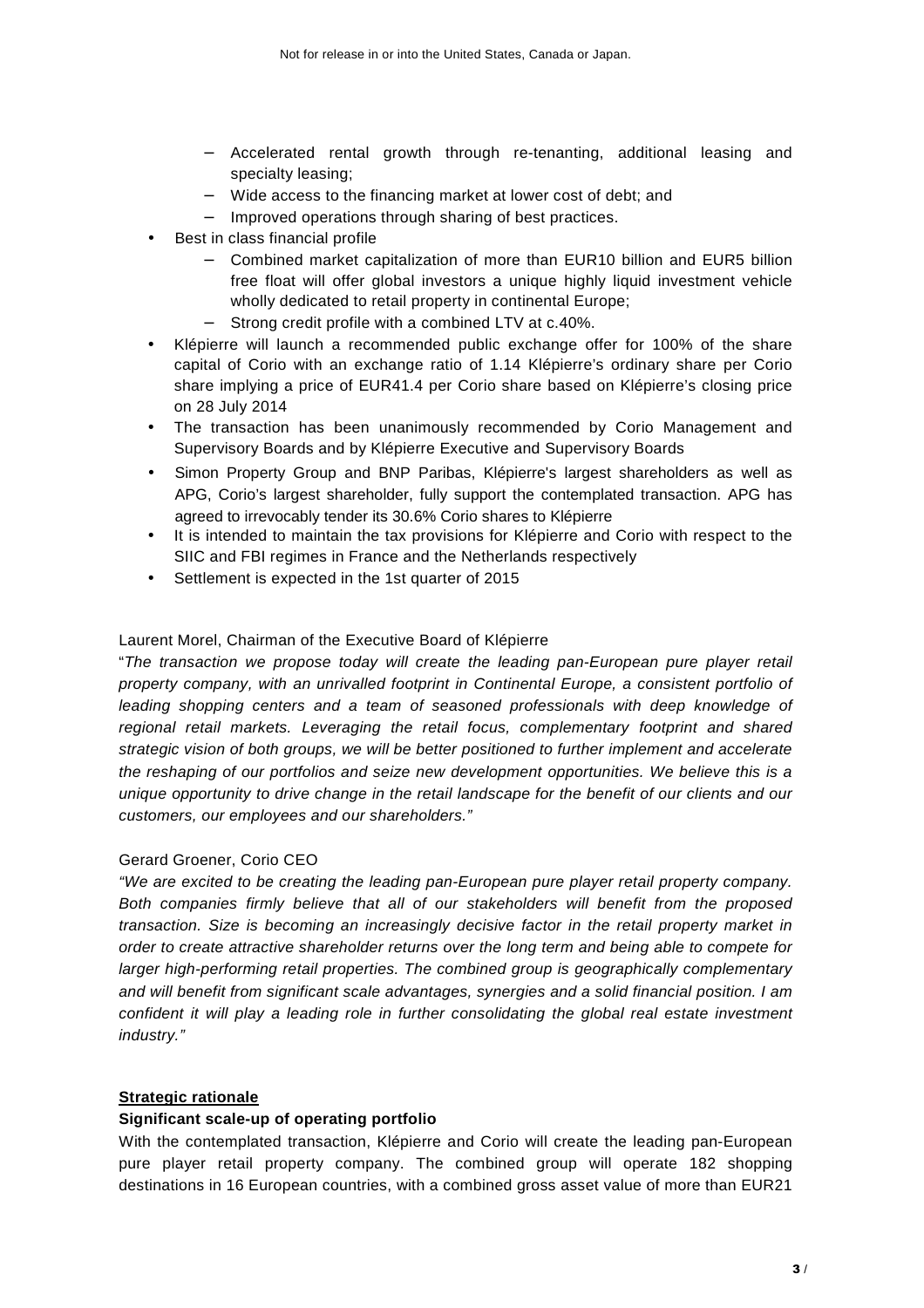billion. The combined portfolio will provide the ideal platform for further expansion of Klépierre's know-how and positioning to retailers and brands, which in turn will support the objective of being recognized as the most effective shopping center platform across Europe.

Through the contemplated transaction, Klépierre will develop strong bases in three new countries (the Netherlands, Germany and Turkey), and reinforce its positions in France, Italy and Iberia. Corio assets in these regions are mostly located in dynamic urban hubs with strong and sustainable demographic growth (Grenoble, Marseilles, Amsterdam, Istanbul), and above average purchasing power (Rome, Turin, Rotterdam, Utrecht, Madrid, Berlin).

Over the last few years, Corio has executed a strategy of refocusing on leading shopping centers in their catchment areas, such that most of the acquired assets benefit from the same dynamics and competitive advantages as those of Klépierre.

### **Ideal portfolio for implementing value creation know-how within the group**

The 57 shopping destinations offer an ideal portfolio for fully capturing embedded growth and rental income potential of the assets. Klépierre will leverage the best available knowledge within the combined new group to implement its strategy.

With respect to the core shopping centers, the combined group will implement retail asset management expertise comprised of active re-tenanting actions and innovative marketing approaches by leveraging Klépierre's track record. In terms of re-tenanting, the combined group will apply a dynamic strategy that focuses on offering the best-performing retailers the most suitable retail format, promoting the cross-fertilization of best retailers in new territories and accelerating the re-tenanting of the less performing units. In terms of innovative marketing approaches, the combined group will identify the best operating practices and deploy them across the wider portfolio, accelerate digital connection with retailers and shoppers, and further roll out large-scale marketing events for leading brands across several shopping destinations. Further development of specialty leasing is also anticipated considering the high appeal of the new platform for the best brands.

Since 2012, Klépierre has demonstrated its acute capital management through the sale of EUR3.6 billion of non-core assets. Corio has also made substantial progress over the last 18 months with its divestment plan. Post closing, the combined group will continue asset recycling through periodic portfolio review. Specific disposal processes will be defined for non-core assets. Proceeds from these disposals will provide financial flexibility for investment in the shopping centers, standing or projected, which are core to the implementation of the strategy of the combined group.

The combined group will have a development pipeline of more than EUR3 billion. Specific attention will be paid to committed projects in order to secure or enhance expected returns through a shared approach to leasing and cost management. All controlled and identified projects will be streamlined in order to optimize conception and execution. Lastly, the development potential of each site will be evaluated. Shopping centers with demonstrated potential will be reviewed in order to develop new extension plans.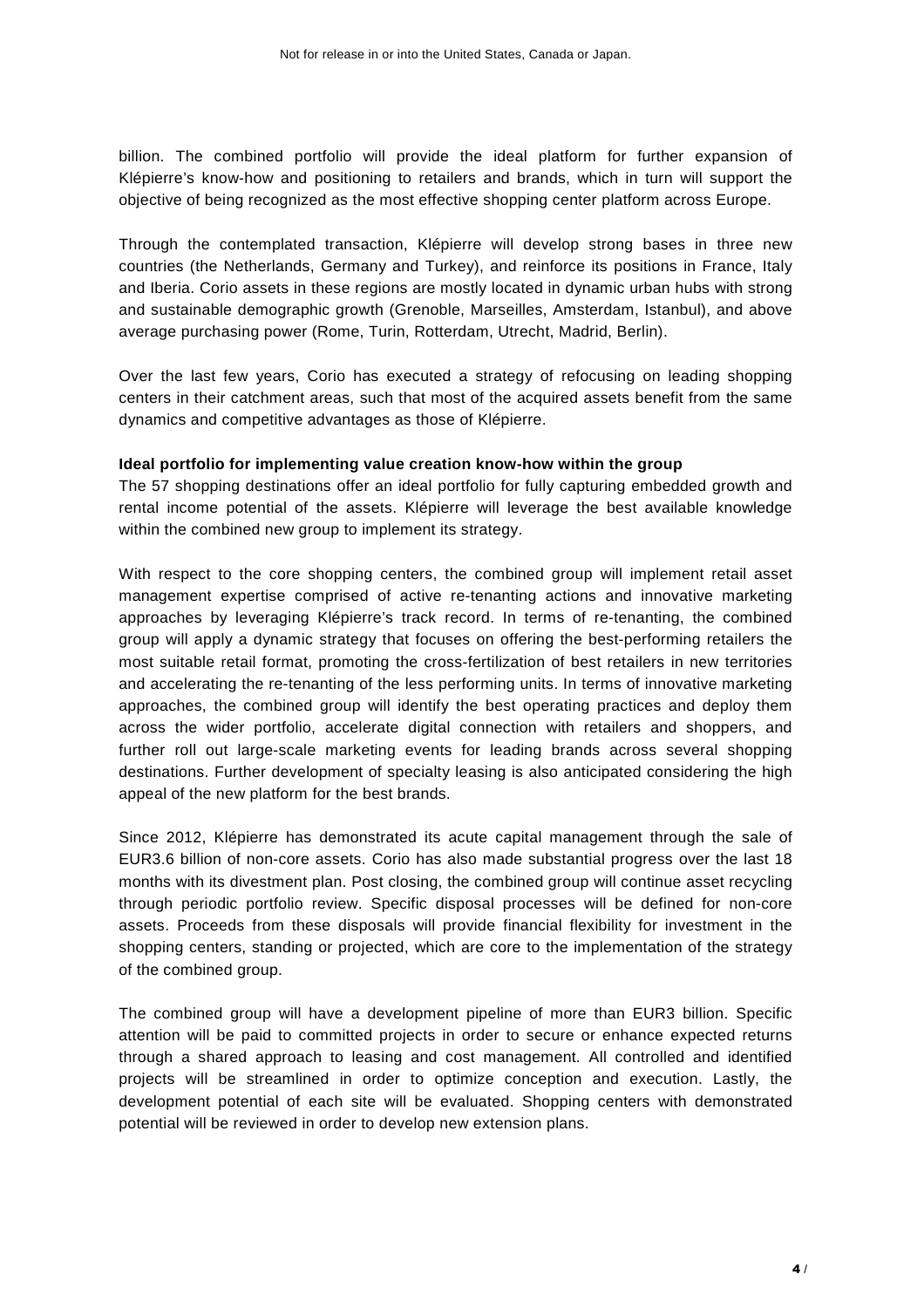#### **Identified synergies of c. EUR60 million in run-rate, to be reached in 3 to 5 years**

The parties have identified synergies of c. EUR60 million in run-rate, to be reached in 3 to 5 years.

Half of the synergies will be driven by the incremental rental income expected from the implementation of leasing, re-tenanting, innovative marketing and specialty leasing efforts.

The other half will come not only from operational improvements and the sharing of best practices between Klépierre and Corio teams but also from the financial savings that will result from the gradual refinancing of Corio's debt, which will benefit from the stronger credit profile of the combination.

# **Transaction structure**

Klépierre S.A. (Klépierre) and Corio N.V. (Corio) have reached conditional agreement to effect a strategic combination of their businesses by executing a merger protocol dated 29 July 2014 (the "Merger Protocol"). It is intended that this combination will be achieved by means of a recommended public exchange offer to be made by Klépierre for all issued and outstanding ordinary shares of Corio (the "Offer").

Under the terms of the Offer, each Corio shareholder will receive 1.14 Klépierre ordinary shares ("Klépierre share") for each Corio ordinary share ("Corio share") that it holds (the "Exchange Ratio"). The Exchange Ratio implies a price of EUR41.4 per Corio share based on the Klépierre closing price of EUR36.4 on 28 July 2014, the last trading day prior to this announcement. The Exchange Ratio represents a 15.6% premium based on the closing price of EUR35.8 per Corio share on 28 July 2014, the last trading day prior to this announcement. Corio and Klépierre have agreed not to pay or declare any (interim) dividend or to make any distribution in kind until completion of the Offer.

Assuming 100% of Corio shares are tendered, Simon Property Group, BNP Paribas and APG will respectively hold 18.5%, 13.7% and 13.6% of adjusted Klépierre shares after the Offer (on the basis of Corio and Klépierre outstanding number of shares excluding treasury shares).

Klépierre shares are intended to be listed on both Euronext Paris and Euronext Amsterdam as of completion of the Offer.

Klépierre and Corio may further integrate their businesses after completion of the Offer by means of a cross-border merger with Klépierre as the surviving entity and Corio as the disappearing entity (the "Merger" and together with the Offer, the "Transaction").

#### **Unanimously recommended by Corio's Management & Supervisory Boards**

After careful consideration, the Supervisory Board and Management Board of Corio believe the Transaction to be in the best interests of Corio and its stakeholders, including its shareholders, and unanimously recommend the Offer for acceptance and the Merger for approval to the Corio shareholders. In this respect, Deutsche Bank AG, London Branch and Goldman Sachs International have issued a fairness opinion to the Supervisory Board and Management Board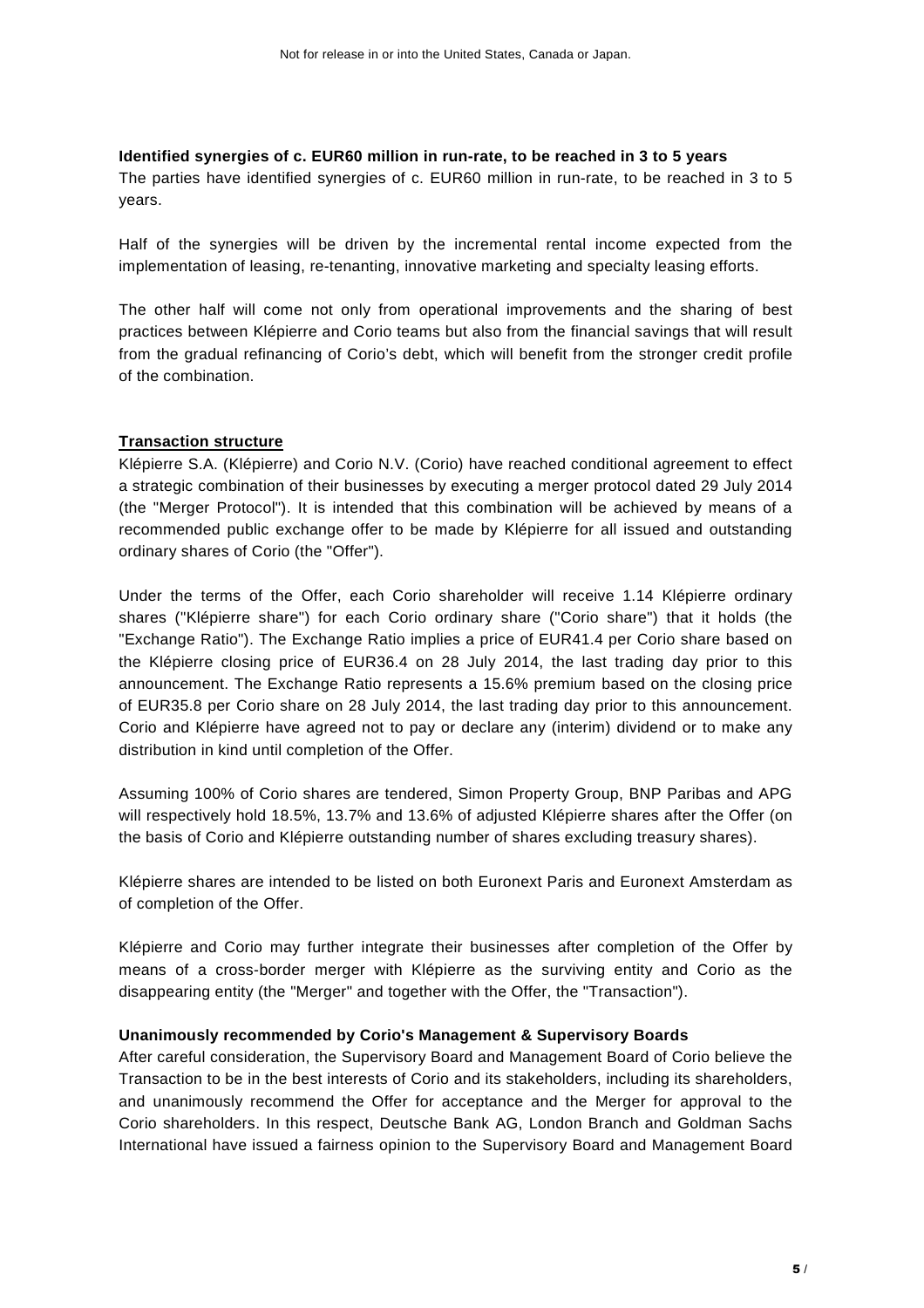of Corio, each to the effect that the Exchange Ratio of 1.14 Klépierre shares for each Corio share is fair to the Corio shareholders from a financial point of view.

An extraordinary general meeting of shareholders of Corio, discussing the Offer and resolving on the implementation of the Merger and related governance matters (the "Corio Resolutions"), is expected to take place in Q4 2014. The Supervisory Board and the Management Board of Corio shall propose and recommend the Corio Resolutions to the Corio shareholders.

The Supervisory Board and the Management Board of Corio may revoke, modify, amend or qualify their recommendation in case of a Competing Offer (as defined below) or in case Klépierre's share price drops below EUR29.8 and a price that represents 20% underperformance compared to FTSE EPRA/NAREIT Developed Europe Index measured on closing of either the first trading day after the approval by the AFM of the offer memorandum or five trading days prior to the Corio EGM.

### **Unanimously recommended by Klépierre's Executive & Supervisory Boards**

The Supervisory Board and the Executive Board of Klépierre unanimously support the Transaction. An extraordinary general meeting of shareholders of Klépierre, resolving on the issuance of new Klépierre shares to Corio shareholders, the implementation of the merger and governance matters related to the Transaction (the "Klépierre Resolutions"), is expected to take place in Q4 2014. The Supervisory Board and the Executive Board of Klépierre shall propose and recommend the Klépierre Resolutions to Klépierre's shareholders.

The Supervisory Board and the Executive Board of Klépierre may revoke, modify, amend or qualify their recommendation in case of a Competing Offer (as defined below).

# **Irrevocable undertakings**

APG, Corio's largest shareholder with a 30.6% interest, has entered into an irrevocable undertaking with Klepierre to tender its Corio shares under the terms of the Offer, to vote in favour of the Corio Resolutions and to support the Transaction in accordance with the terms of the irrevocable undertaking.

Klépierre's largest shareholders, Simon Property Group, with a 29.4% interest in Klépierre, and BNP Paribas, with a 21.7% interest in Klépierre<sup>2</sup>, have agreed to an irrevocable undertaking to support the Transaction and to vote in favour of the Klépierre Resolutions.

In accordance with the applicable Dutch public offer rules, any information shared with APG, Simon Property Group and BNP Paribas about the Offer shall be included in the offer memorandum and Klépierre prospectus (if and when issued).

#### **Corporate governance**

 $\overline{a}$ 

After successful completion of the Offer, the Klépierre Supervisory Board will consist of ten members of which five will be independent within the meaning of the French AFEP-MEDEF Code. One new independent member of the Klépierre Supervisory Board will be identified by Corio, subject to Klépierre's consent. The other five members of the Klépierre Supervisory

 $2$  Based on outstanding number of shares excluding treasury shares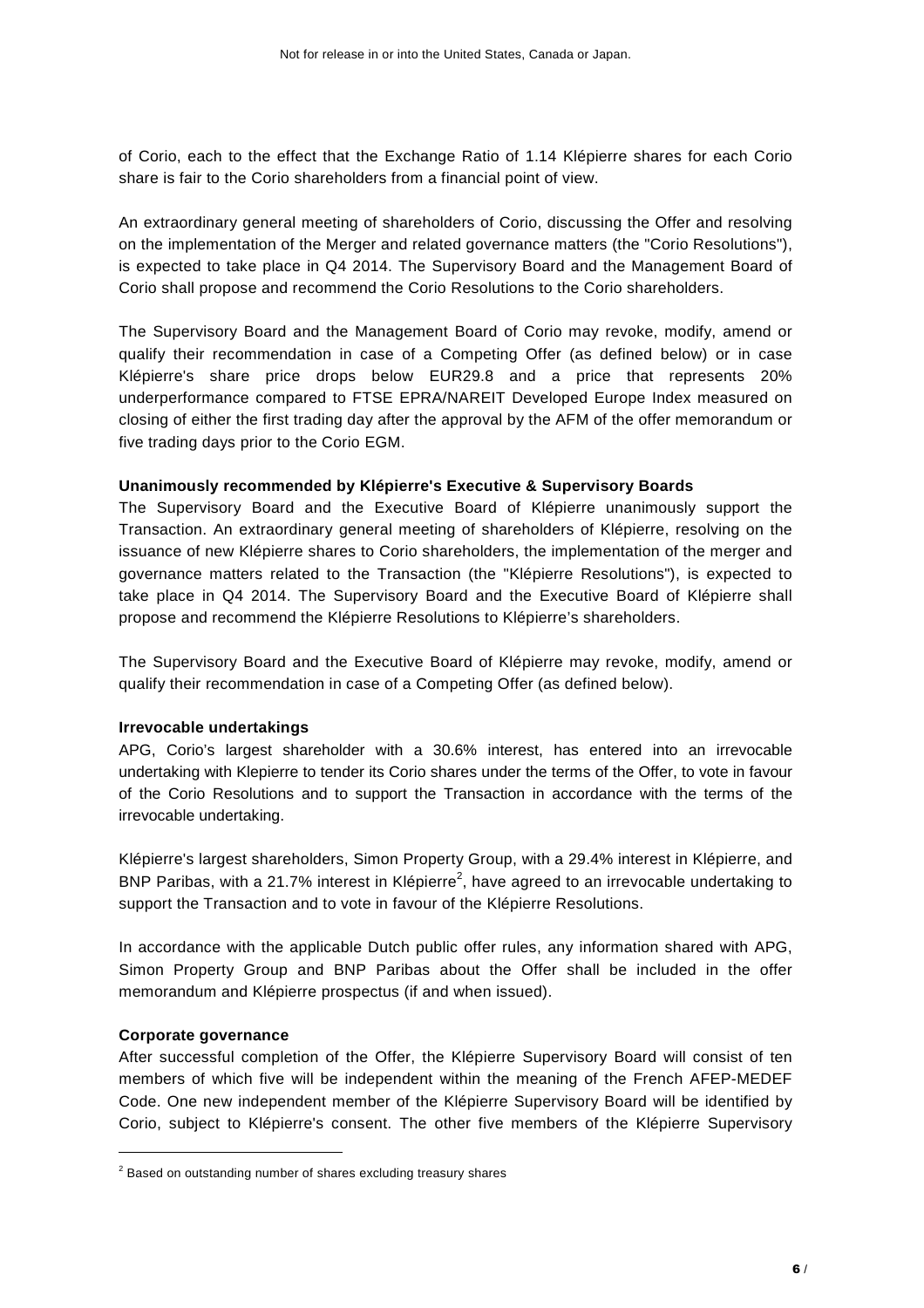Board shall be identified by Simon Property Group (which shall identify three members, including the Chairman of the Klépierre Supervisory Board), BNP Paribas (which shall identify one member) and APG (which shall identify one member). In addition, after successful completion of the Offer, the Klépierre Executive Board will consist of four members, one of whom will be identified by Corio, subject to Klépierre's consent.

After successful completion of the Offer, the Corio Supervisory Board will consist of five members including three new members to be identified by Klépierre initially and two current members of the Corio Supervisory Board qualifying as independent within the meaning of the Dutch Corporate Governance Code, who will be identified by Corio before launch of the Offer (the "Continuing Members").

# **Non-financial covenants**

Klépierre and Corio have agreed to certain covenants in respect of the combined group's strategy, protection of minority shareholders, financing, corporate governance, employees and post-closing measures for a period of two years after completion of the Transaction.

Klépierre will respect the existing employment rights and benefits of the Corio employees, including under any existing covenants with the Corio Works Council, employment agreements and pension plans. Following settlement, all positions with overlap between Klépierre and Corio will be selected based on fair allocation principles or any other business oriented objective principles, irrespective of nationality or current employer. The combined company will foster a culture of excellence, where qualified employees are offered attractive training and national and international career progression based on available opportunities.

The companies envisage that the combined business of Corio and Klépierre remains properly financed to safeguard the continuity of the business and the execution of the strategy.

Klépierre and Corio have agreed that the Continuing Members will have certain veto rights to safeguard these non-financial covenants. If as a result of the Merger Corio N.V. would cease to exist, Corio Nederland B.V. will install a Supervisory Board and the Continuing Members will be appointed to such Supervisory Board.

# **FBI and SIIC status**

Following the completion of the Transaction, Klépierre intends continuing the application of the Dutch fiscal investment institution regime (fiscale beleggings instelling) (FBI) in respect of Corio and intends to maintain the status as French Société d'Investissement Immobilier Cotée (SIIC).

# **Acquisition of 100%**

Klépierre's willingness to pay the Exchange Ratio is predicated on the acquisition of 100% of Corio's ordinary shares. Klépierre and Corio anticipate that full integration of the Corio business will deliver substantial operational, commercial, organizational and financial benefits, which could not, or only partially, be achieved if Corio were to continue as a standalone entity with a minority shareholder base.

The full integration of Klépierre and Corio may be effected by means of the Merger, following settlement of the Offer. Klépierre and Corio may prepare for the Merger simultaneously with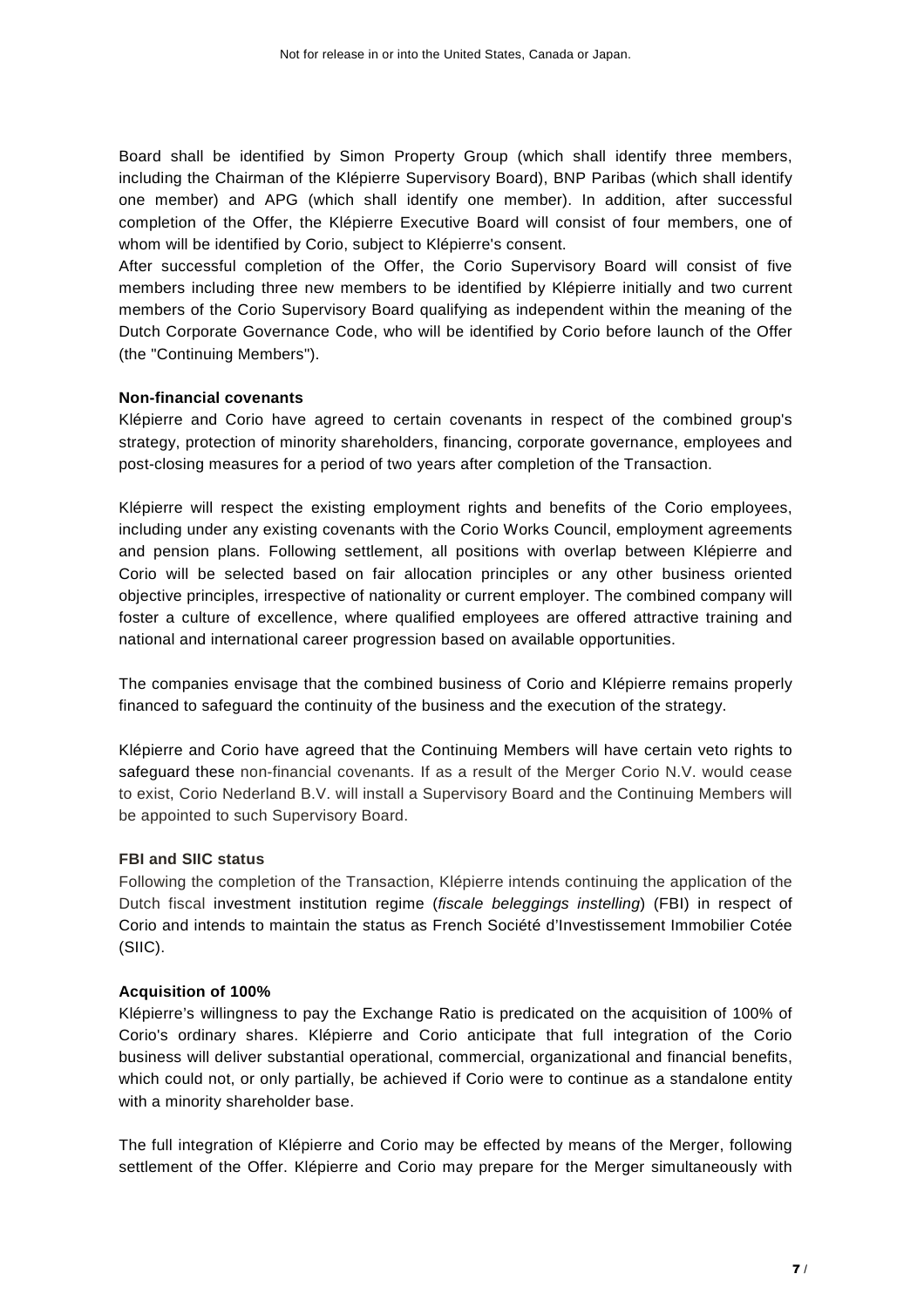the Offer (subject to completing appropriate information-consultation proceedings). If it is decided to prepare for the Merger, Klépierre and Corio will prepare a joint cross-border merger proposal which will be made publicly available. Klépierre and Corio will both hold a general meeting of their respective shareholders in order to obtain shareholder approval for the Klépierre Resolutions and the Corio Resolutions respectively.

Klépierre may utilize all other available legal measures such as statutory squeeze-out proceedings or the sale of Corio's assets and liabilities in order to acquire full ownership of Corio's outstanding shares and/or its business.

# **Offer commencement conditions**

The commencement of the Offer is subject to the satisfaction or waiver of customary commencement conditions for a transaction of this kind, including:

- (i) the fulfilment of Corio's information and consultation procedures laid down in Dutch works council consultation procedures and other (employee) related procedures;
- (ii) all competition filings having been made or requested;
- (iii) no material breach of the Merger Protocol having occurred;
- (iv) no material breach of the irrevocable undertakings by Simon Property Group, BNP Paribas and APG;
- (v) no revocation or amendment of the recommendation of the Klépierre and Corio Boards;
- (vi) no material adverse effect relating to Corio having occurred;
- (vii) the Dutch Autoriteit Financiële Markten (the "AFM") having approved the offer memorandum, the French Autorité des Marchés Financiers (the "AMF") having approved the Klépierre prospectus and the Klépierre prospectus having been validly passported to the Netherlands;
- (viii) no potential Competing Offer (as defined below) or mandatory offer having been announced;
- (ix) trading in Corio or Klépierre shares, respectively on Euronext Amsterdam and Euronext Paris not having been suspended or ended as a result of a listing measure;
- (x) no notification having been received from the AFM that investment firms will not be allowed to cooperate with the Offer;
- (xi) no order, stay, judgment or decree having been issued prohibiting the Offer; and
- (xii) if required by the AFM, Klépierre having obtained an Alternative Investment Fund Managers licence pursuant to the Alternative Investment Fund Managers Directive (the "AIFM Licence").

# **Offer conditions**

If and when made, the consummation of the Offer will be subject to the satisfaction or waiver of the following offer conditions, including:

- (i) a minimum acceptance level of at least 95% of the issued share capital of Corio, which will be reduced to 80% if the Corio general meeting of shareholders has approved the Merger;
- (ii) competition clearances having been obtained;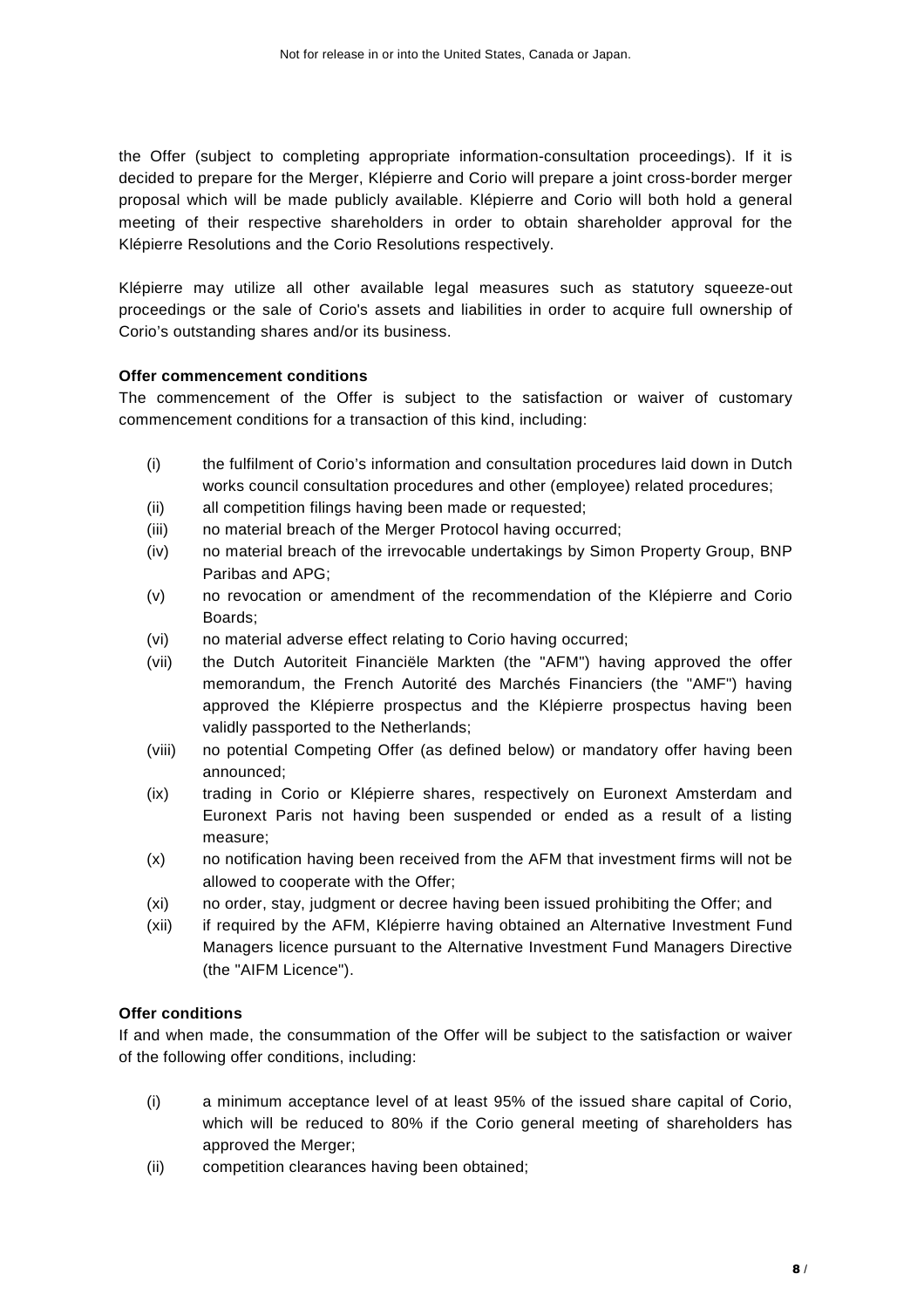- (iii) the Klépierre general meeting of shareholders having adopted resolutions relating to the issuance of new shares and Transaction related resolutions regarding governance;
- (iv) the Corio general meeting of shareholders having adopted the resolutions required for the Merger with a 66.67% majority, such conditions to be waived by Klépierre if 95% of the Corio shares have been tendered under the Offer;
- (v) the Corio general meeting of shareholders having adopted the resolutions required for the appointment of members of the Management Board;
- (vi) no material breach of the Merger Protocol having occurred;
- (vii) no material breach of the irrevocable undertakings by Simon Property Group, BNP Paribas and APG;
- (viii) no material adverse effect relating to Corio having occurred;
- (ix) no potential Competing Offer (as defined below) or mandatory offer having been announced;
- (x) no revocation or amendment of the recommendation of the Klépierre and Corio Boards;
- (xi) the AMF having approved the supplement to the Klépierre prospectus (if any) and the supplement to the Klépierre prospectus (if any) having been validly passported to the Netherlands;
- (xii) approval from Euronext Amsterdam and Euronext Paris for listing of the (new) Klépierre shares having been obtained;
- (xiii) trading in respectively Corio or Klépierre shares on Euronext Amsterdam and Euronext Paris not having been suspended or ended as a result of a listing measure;
- (xiv) no notification having been received from the AFM that investment firms will not be allowed to cooperate with the Offer;
- (xv) no order, stay, judgment or decree having been issued prohibiting the Offer;
- (xvi) if required by the AFM, Klépierre having obtained an AIFM Licence; and
- (xvii) if Corio requires an AIFM Licence, the AFM not having objected to Klépierre's proposed qualified holding following the Offer.

# **Merger conditions**

The obligation of the Parties to implement and execute the Merger shall be subject to the satisfaction or waiver of Merger conditions, including:

- (a) the conditions set out in the Offer conditions under (ii), (iv), (v), (vii), (viii), (ix), (x), (xi), (xii), (xiii), (xv), (xv), (xvi) and (xvii),
- (b) the amount of shares held by the dissenting shareholders represent less than 5% of Corio's issued share capital;
- (c) the Klépierre general meeting of shareholders having adopted the resolutions relating to the Merger and Transaction related resolutions regarding governance;
- (d) the Corio general meeting of shareholders having adopted the resolutions required for the Merger with a 66.67% majority
- (e) obtaining confirmations sought from French tax authorities; and
- (f) the Offer having been declared unconditional and having been settled.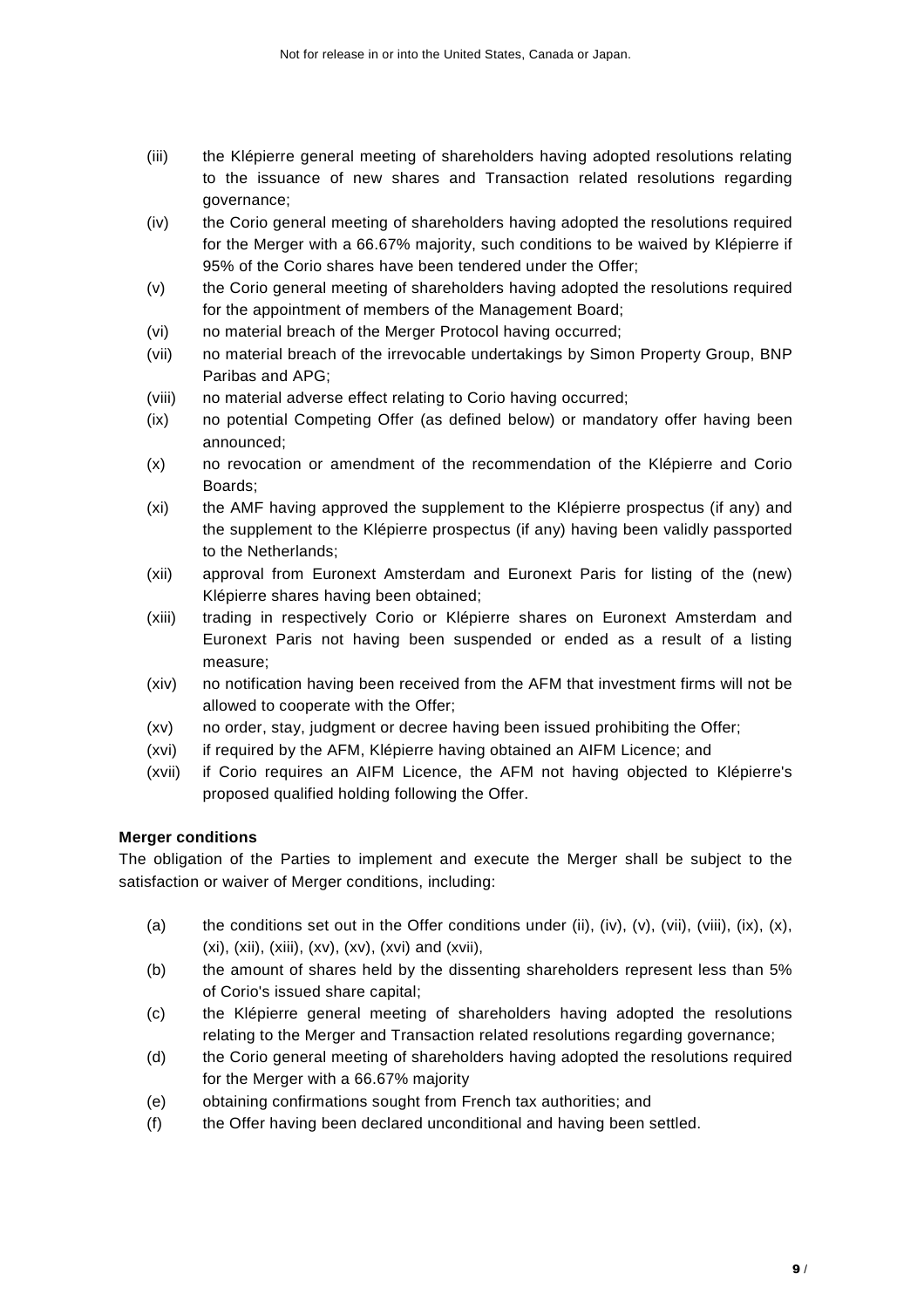### **Competing Offer**

Klépierre and Corio may terminate the Merger Protocol if a bona fide third-party offer or makes an offer which exceeds the Exchange Ratio by 3% (if fully in cash) and 6% (if fully in stock), and, in the reasonable opinion of the Supervisory Board and the Management Board of Corio, is a substantially more beneficial offer than the Offer and is launched or is committed to be launched within eight weeks (a "**Competing Offer**").

In the event of a Competing Offer, Klépierre will be given the opportunity to match such offer, in which case the Merger Protocol may not be terminated by Corio. Corio has entered into customary undertakings not to solicit third-party offers.

#### **Termination fee and reverse termination fee**

In case of termination of the Merger Protocol because of a material breach of the Merger Protocol, the breaching party will forfeit a EUR36.1 million termination fee to the non-breaching party. In case of termination of the Merger Protocol because of a Competing Offer, Corio will forfeit a EUR36.1 million termination fee to Klépierre.

### **Transaction funding**

Klépierre will hold a general meeting of shareholders no later than seven (7) Business Days before the completion of the Offer to resolve on the issuance of the requisite number of shares to be issued in connection with the Offer.

### **Indicative timetable**

Klépierre and Corio will seek to obtain all the necessary approvals and competition clearances as soon as is practicable and will complete the required information and consultation procedures with Corio's and Klépierre's works councils and unions as soon as possible.

#### **Offer**

Klépierre intends to submit a request for approval of the offer memorandum to the AFM within 12 weeks from today and to publish the offer memorandum after approval from the AFM in accordance with the applicable statutory timetable. The offer memorandum and the Klépierre prospectus are expected to be published and the Offer is expected to be launched in Q4 2014.

# General meetings of shareholders

In Q4 2014, Corio is expected to hold a general meeting of shareholders in order to obtain shareholders approval for the Corio Resolutions. Klépierre is expected to hold a general meeting of shareholders in Q4 2014 in order to obtain shareholders approval for the Klépierre Resolutions.

#### **Transaction advisors**

In connection with the Transaction, Klépierre's financial advisors are BNP Paribas and Lazard, and its legal counsels are Bredin Prat, De Brauw Blackstone Westbroek and Loyens & Loeff (for Dutch tax aspects). On behalf of Corio, Deutsche Bank AG, London Branch and Goldman Sachs International are acting as financial advisors and Allen & Overy LLP is acting as legal counsel. Freshfields Bruckhaus Deringer provided legal advice to Deutsche Bank AG, London Branch and Goldman Sachs International.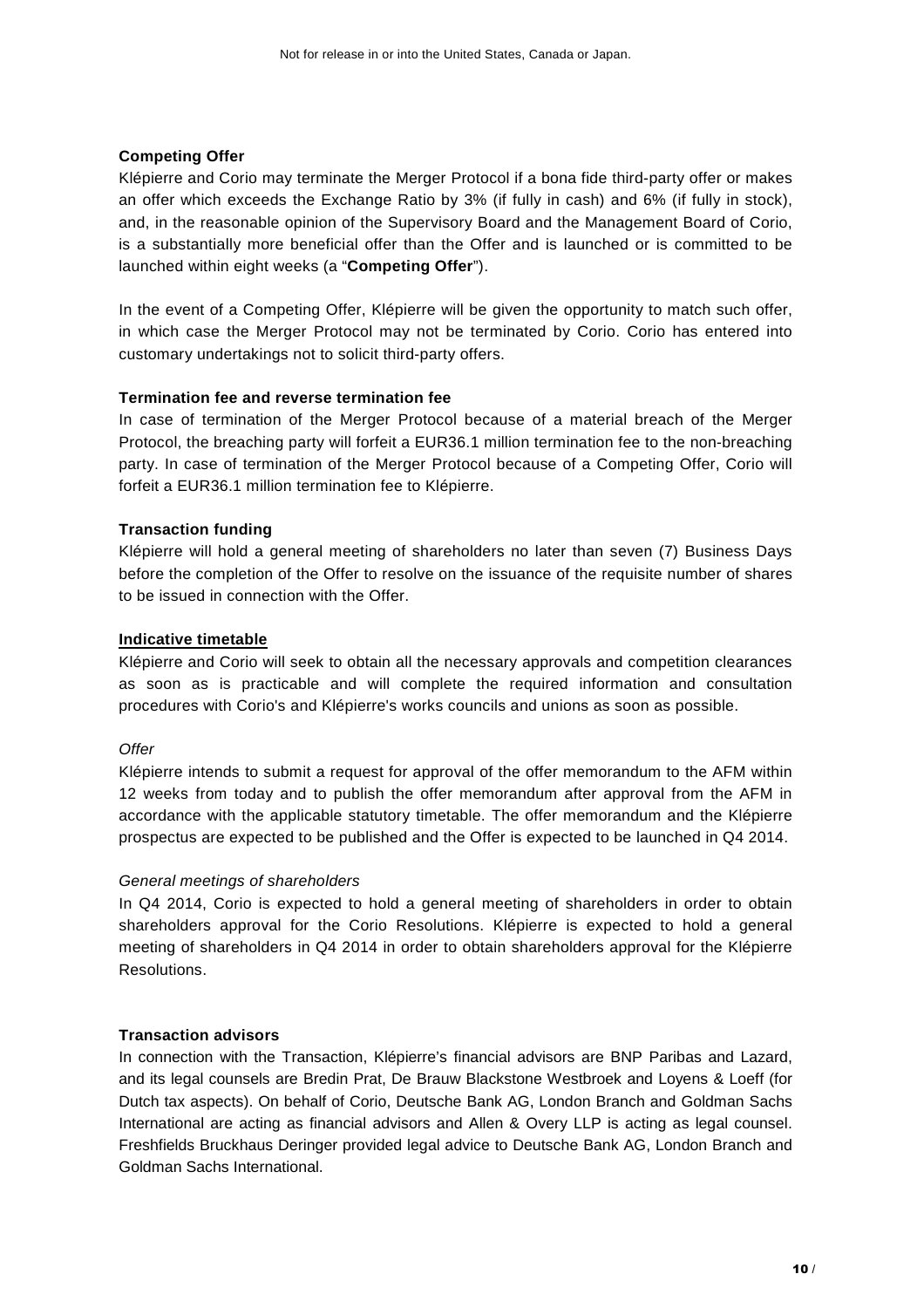#### **Further information**

The information in this press release is not intended to be complete and for further information explicit reference is made to the offer memorandum and the Klépierre prospectus, both of which are expected to be published in Q4 2014. The offer memorandum will contain details of the Transaction and the Klépierre prospectus will contain information on Klépierre. The Corio shareholders are advised to review the offer memorandum and Klépierre prospectus in detail and to seek independent advice where appropriate in order to reach a reasoned judgment in respect of the content of the offer memorandum, the Klépierre prospectus and the Transaction itself.

#### **Corio trading update**

Klépierre has reported its H1 2014 results on 21 July 2014. Corio's preliminary unaudited results for H1 2014 indicate an NRI of c. EUR177 million and a direct result of c. EUR123 million or EUR1.24 on a per share basis. Preliminary unaudited EPRA NAV and EPRA NNNAV are expected to come out at c. EUR38.2 and EUR34.9 per share, respectively. As per H1 2014, LTV and ICR will likely amount to c. 42% and 3.5x, respectively.

At the end of H1 2014, gross asset value amounted to c. EUR7.3 billion (including transfer duties). During H1 2014 assets disposed and transferred added up to EUR397 million. Taking into account the assets sold during H1 2014 and looking forward to the full year Corio expects to arrive at a direct result between EUR227 million and EUR233 million or between EUR2.28 and EUR2.34 on a per share basis for 2014. Full H1 2014 results will be published as scheduled on August 6, 2014 after trading.

#### **About Klépierre**

A leading shopping center property company in Europe, Klépierre combines development, rental, property and asset management skills.

Its portfolio is valued at 14.0 billion euros on June 30, 2014 and essentially comprises large shopping centers in 13 countries of Continental Europe. Klépierre holds a controlling stake in Steen & Strøm (56.1%), Scandinavia's number one shopping center owner and manager. Klépierre's largest shareholders are Simon Property Group (28.9%), world leader in the shopping center industry, and BNP Paribas (21.3%).

Klépierre is a French REIT (SIIC) listed on Euronext ParisTM and is included into the SBF 80, EPRA Euro Zone and GPR 250 indexes. Klépierre is also included in several ethical indexes – DJSI World and Europe, FTSE4Good, STOXX® Global ESG Leaders, Euronext Vigeo France 20 and Eurozone 120 – and is a member of both Ethibel Excellence and Ethibel Pioneer investment registers. Klépierre also ranked as a Green Star by GRESB (Global Real Estate Sustainability Benchmark). These distinctions mark the Group's commitment to a voluntary sustainable development policy**.**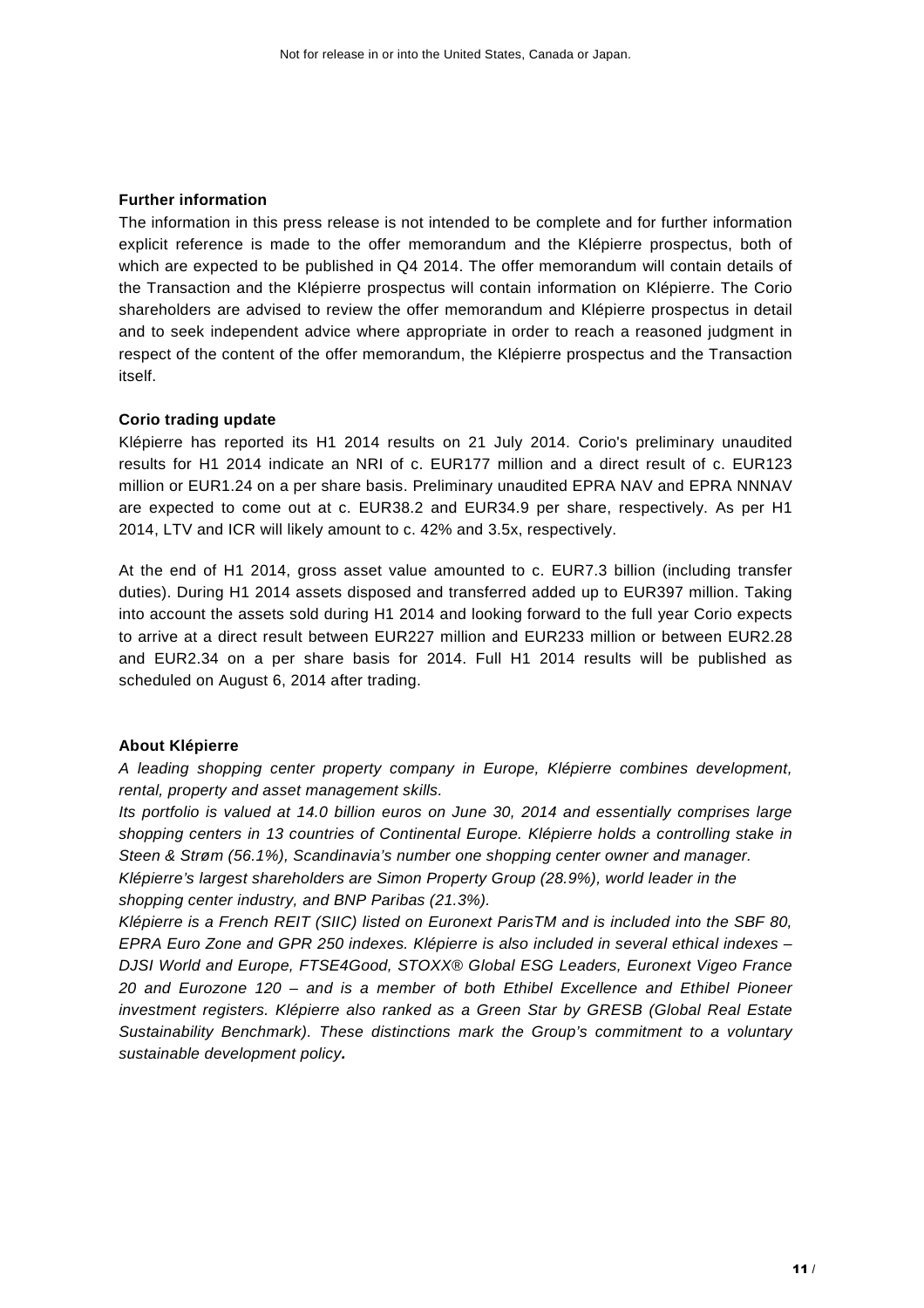#### **About Corio**

Corio is a leading pan-European retail property company, specialising in the selection, development, redevelopment and management of shopping centers. Corio currently has operations in seven countries: Italy, the Netherlands, France, Germany, Spain, Portugal and Turkey. The portfolio consists of 57 shopping centers, offering space to more than 5,000 retailers to operate their businesses and hosting around 400 million visitors across the portfolio. Corio's headquarters are in Utrecht, Netherlands.

The strategy of Corio is to create Favourite Meeting Places, as the success of a shopping center originates from the number of visitors we can attract: sustainable centers where people like to meet, spend time and shop; places they want to return to.

The company's shares are traded on Euronext NYSE in Amsterdam. Under Dutch law Corio is a closed-end fiscal investment institution (FBI). It has a SIIC status in France. As of March 2008, Corio has been included in the Dutch blue-chip index of 25 leading shares, the AEX, EPRA, GPR, STOXX Europe 600, EURO STOXX, FTSE4 Good, DJSI and World, ASPI index, Euronext Vigeo 120 and ECPI. Stichting Pensioenfonds ABP is Corio's largest shareholder (last reported 30.6%).

### **INVESTOR RELATIONS CONTACTS**

#### **KLEPIERRE**

Vanessa FRICANO - +33 1 40 67 52 24 / vanessa.fricano@klepierre.com Julien ROUCH - +33 1 40 67 53 08 / julien.rouch@klepierre.com

#### **CORIO**

Ingrid PRINS - +31 (0)30 234 67 43 / ingrid.prins@nl.corio-eu.com

#### **MEDIA CONTACTS**

#### **FRANCE**

Jérôme BISCAY - +33 6 09 94 79 88 / jbiscay@brunswickgroup.com Aurélia DE LAPEYROUSE - +33 6 21 06 40 33 / adelapeyrouse@brunswickgroup.com

#### **NETHERLANDS**

Dirk DELMARTINO - +32 479 730 030 / ddelmartino@brunswickgroup.com Marleen GEERLOF - +44 7974 982401 / mgeerlof@brunswickgroup.com Maarten DIJKSMA - +31 6 21 17 04 34 / maarten.dijksma@citigateff.nl Frank JANSEN - +31 6 21 54 23 69 / frank.jansen@citigateff.nl

#### **UNITED KINGDOM**

Elizabeth ADAMS - +44 7974 982331 / eadams@brunswickgroup.com